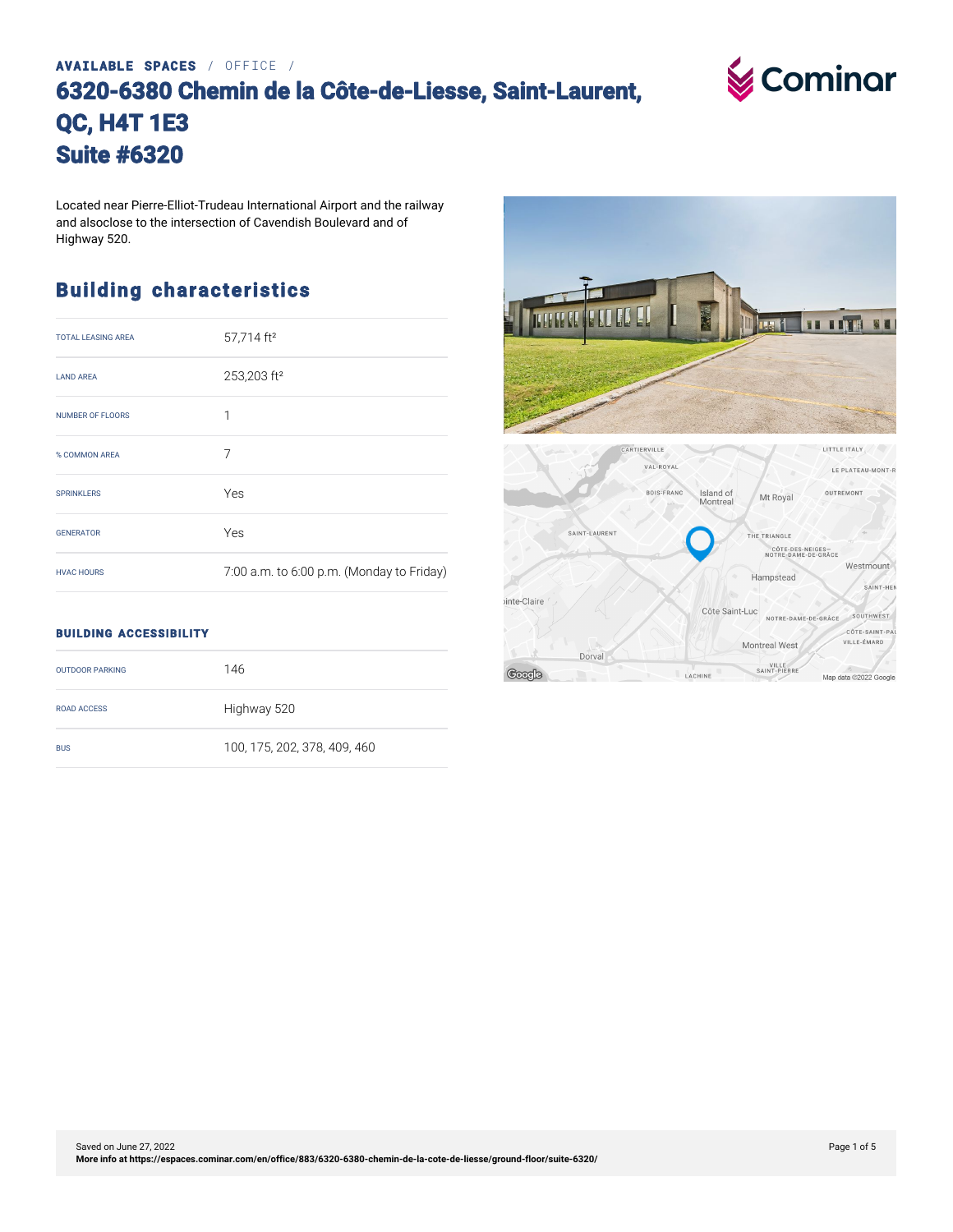# **AVAILABLE SPACES** / OFFICE / **6320-6380 Chemin de la Côte-de-Liesse, Saint-Laurent, QC, H4T 1E3 Suite #6320**

Ideal for showroom. Energy not included.

#### **Space characteristics**

| AVAILABLE LEASING AREA  | 10,724 ft <sup>2</sup>  |
|-------------------------|-------------------------|
| <b>FLOOR AREA</b>       | 58,000 ft <sup>2</sup>  |
| <b>ADDITIONNAL RENT</b> | \$4.91 /ft <sup>2</sup> |







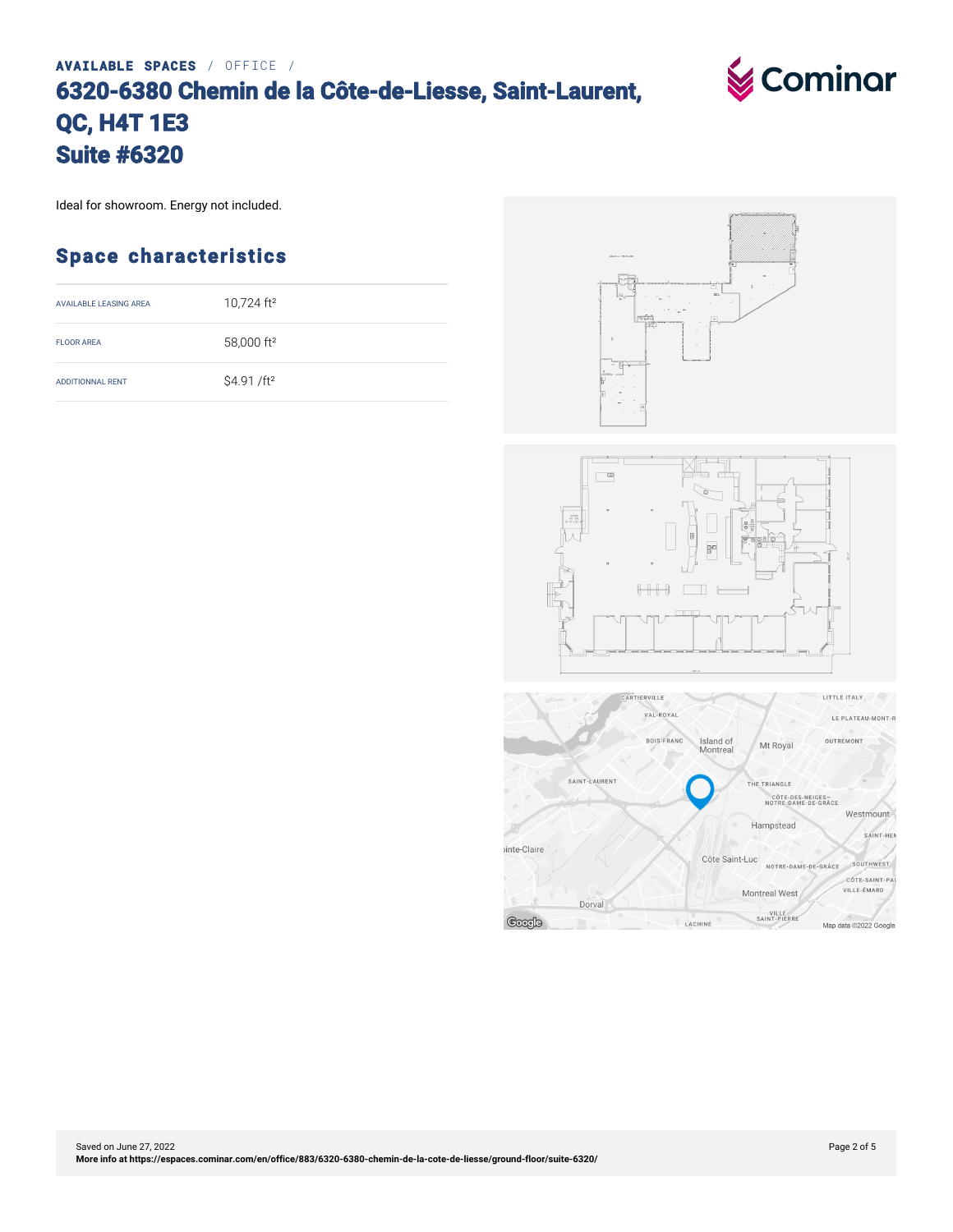

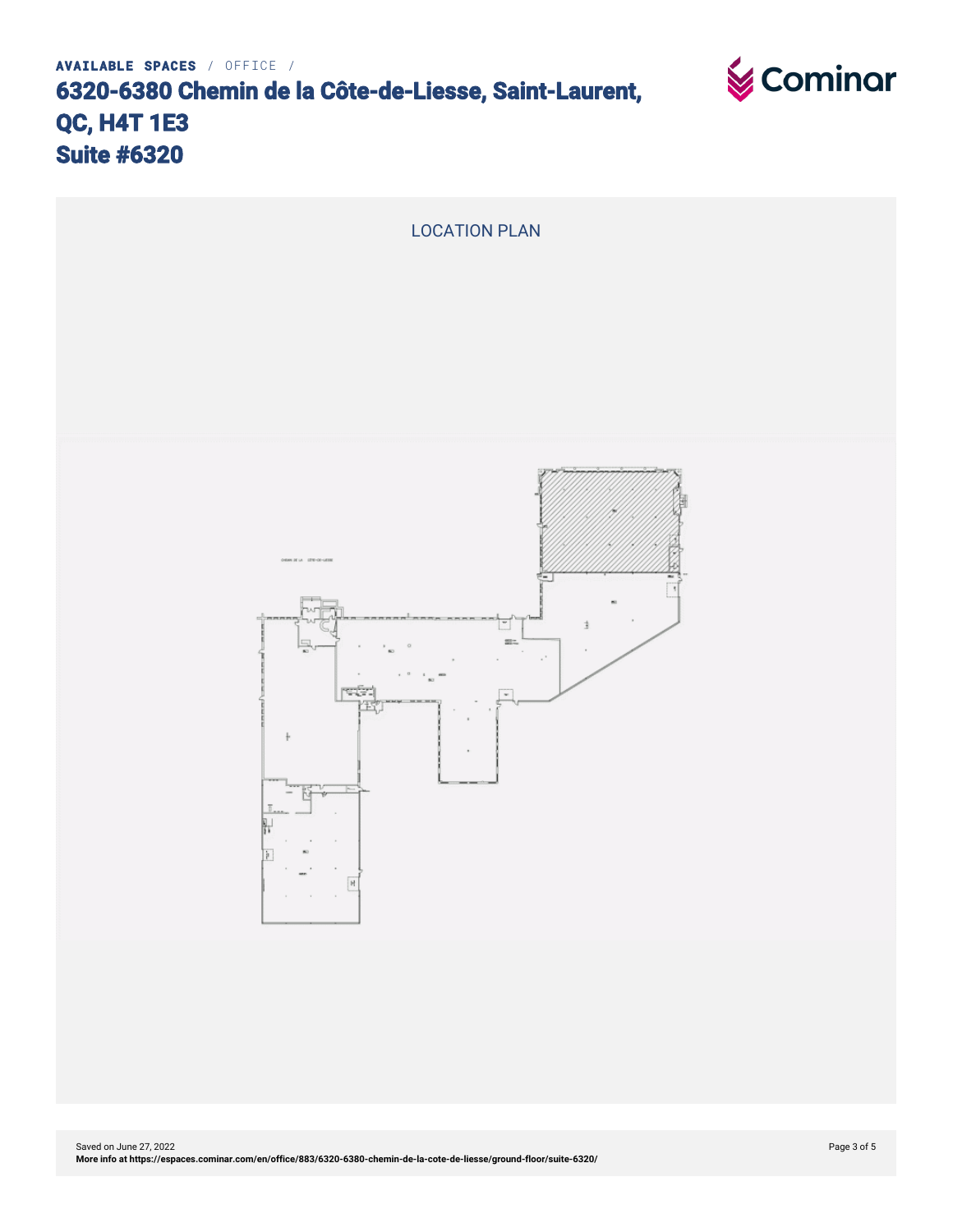